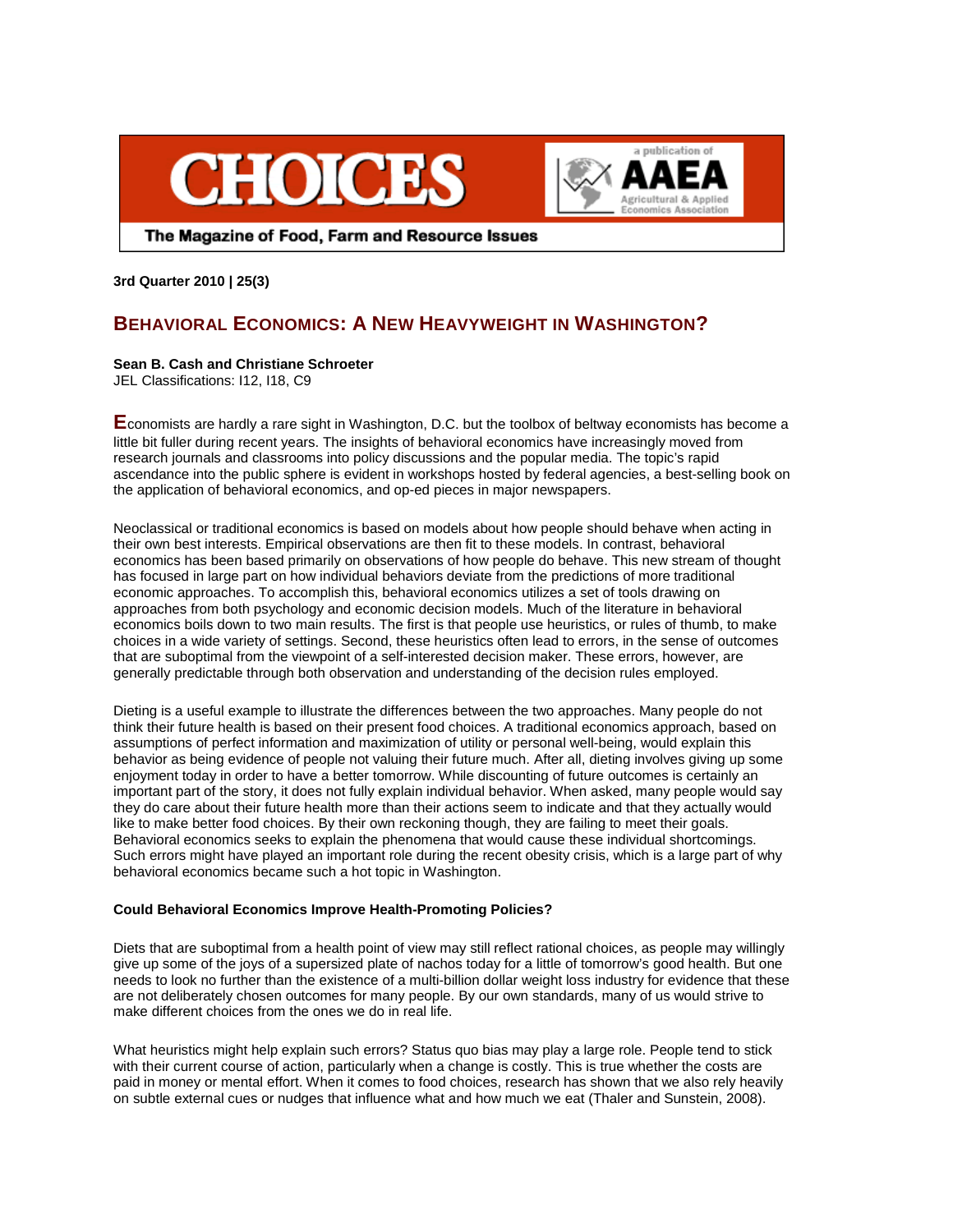Rather than calculating the expected health outcomes, impact on appetite, and enjoyment of eating another mouthful of our food, we tend to eat until our plates are empty. In lab experiments with soup bowls that were refilled automatically without the knowledge of the participants, behavioral researchers determined that individuals ate 73% more than from a normal bowl (Wansink, 2006). Instead of searching through a restaurant menu for the meal that best balances our hunger and dietary desires, we are more likely to order items that are prominently placed on the menu—but only if someone at our table did not order the same item. In short, the framing of our options influences the choices we make.

How does all this relate to the business of government? Such findings suggest there may be large payoffs to making small changes depending on how options are presented. If employers change the default options for new employees to participate in a retirement plan unless they opt out, people save more than if the default is to not contribute unless you opt in. This default option does not restrict anyone's freedom of choice regarding savings, and can lead not just to greater individual savings but also lower costs to social assistance programs. Similarly, research has shown that people tend to make healthier food choices when asked to choose in advance than they often do in the "heat" of a restaurant visit or grocery-shopping trip, where external cues or sensory input are more likely to favor energy-dense or attractively packaged foods. If food assistance programs required participants to choose foods in advance, they might similarly make choices that lead to healthier diets.

Changing the position of items on a restaurant menu or in a take-away food display can alter the type as well as amount of foods purchased and consumed without limiting the individual food choice. This focus on influencing individual outcomes towards social goals has come to be known as choice architecture and using such behavioral nudges to improve outcomes has been termed libertarian paternalism*.* The approach is libertarian in that it can shift individual behavior without limiting freedom of choice, but it is paternalistic in that it inevitably involves some judgments about what those best outcomes should be. Thaler and Sunstein (2008) suggest that the paternalistic elements are most appropriate and politically acceptable when they reflect the outcomes that people want for themselves.

Cass Sunstein, a legal scholar and leading proponent of behavioral economics, is now the Administrator of the Office of Information and Regulatory Affairs, the unit in the Office of Management and Budget that is in charge of reviewing and approving the major regulatory actions of all other agencies. In this position, commonly referred to as the "Regulatory Czar," he has the opportunity to utilize his knowledge of behavioral economics when evaluating the efficacy and value of a wide variety of government actions. With specific regard to obesity, these insights may shed light onto both the opportunity to exploit heuristics for low-cost improvements to our diets and the limitations of new food policies that seek to influence rational choice.

### **The Limits of Menu Labeling**

One of these new food policies is the mandate regarding menu labeling. This policy addresses the call for more information about the foods we are consuming. Since 2007, chain restaurants in New York City have posted the calorie content of each food item next to its price on menu boards. During the fall of 2008, California started requiring menu labeling in restaurants with more than 20 outlets. However, studies have shown that increasing nutrition information alone may not be efficient in promoting healthier food choices. While providing calorie information might have some small positive effects on the food choices of some dieters, it might affect others negatively by leading them to increase their calorie consumption.

In the neo-classical economic framework, individuals should use the menu labeling information to choose a healthy meal that will maximize their future well-being. However, behavioral economists point out three reasons why improving access to information might not promote healthier food choices. First, individuals tend to overeat due to self-control problems and menu labeling is not able to address this issue. Second, this information provision could actually distract an individual, since people have only a limited attention span to digest information. Thus, consumers might not have the ability or time to compare menu label information. Third, dietary information could produce perverse effects on calorie consumption, such as promoting higher calorie intake. A subset of consumers might over-estimate calorie contents and thus seek low-calorie food and beverage options in order to lose weight. However, by viewing the accurate nutrient information in restaurants, these dieters might recognize their over-estimation and adjust their food choice to a highercalorie meal.

Downs, Loewenstein, and Wisdom (2009a) showed that such perverse outcomes are not just theoretical possibilities. They collected sales receipts of consumers who left either a coffee shop or two outlets of a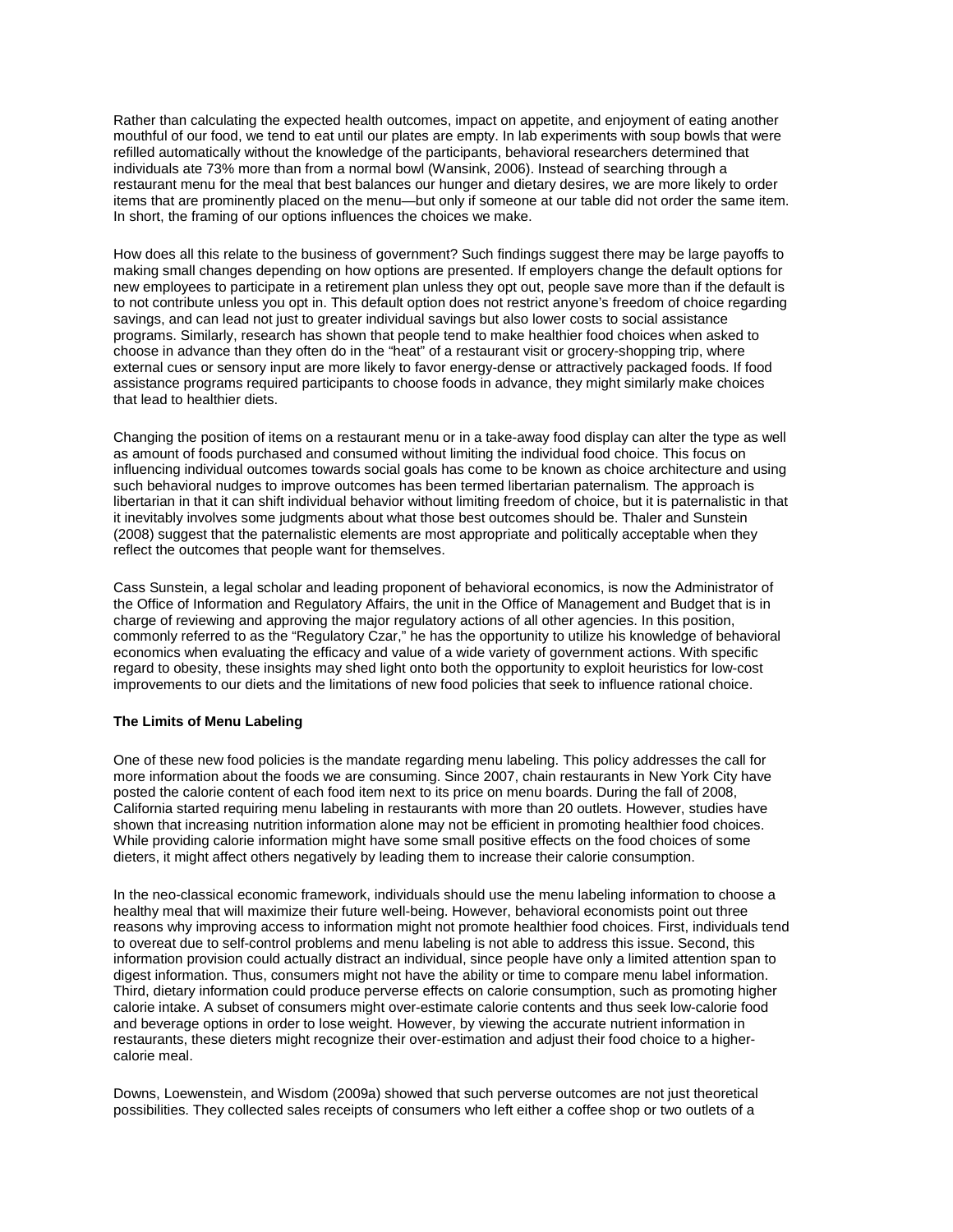hamburger restaurant in New York. In addition, the researchers provided the suggested calorie intakes per day or per meal to randomly selected individuals entering these three restaurants. This information was intended to help diners make use of the posted calorie information (Downs, Loewenstein, and Wisdom, 2009b). Sales receipts showed that this information led to an unwanted effect on some consumer's calorie consumption, since dieters significantly increased their calorie intake relative to nondieters.

#### **Big Changes at Low Cost?**

Various results from behavioral economic experiments can help to shape low-cost yet effective health policies. Such studies have observed children and students in lunchrooms, consumers in grocery stores, or families in a laboratory setting. These findings suggest that fairly simple and inexpensive changes can lead to substantial differences in dietary behavior. Moreover, even small changes in diets can yield meaningful effects if sustained over long periods of time.

A particularly promising line of research centers on the impulse purchases of chips, desserts, and candy that often occur at the check-out of lunchrooms or grocery stores when waiting in line for the cash register. In order to promote healthy food choices, restaurants, cafeterias, and supermarkets could replace these highcalorie food options with a variety of fruits. Just and Wansink (2009) highlight some of the opportunities for positive change in school lunchrooms. When school cafeterias placed fruit at eye level at the check-out and candy at more obscure places, the consumption of fruit significantly increased while consumers purchased less candy. In addition, offering a variety of low-calorie foods will further increase the consumption of these food items. Thus, a salad bar could be moved to increase its accessibility. In addition, the presentation of healthier food choices might be improved by adding more lights or changing the displays. High-calorie foods should not be eliminated completely from the menu, given that these items typically form an important source of revenue for the food service providers and retailers, and removal of these items may cause students to rebel.

Ehmke et al. (2008) analyzed family decision processes related to food consumption and exercise. Parents with higher body mass indices (BMIs) tend to give their children more money to spend on junk food. In the lunchroom setting, this problem could be addressed by restricting the use of prepaid debit cards to healthier foods (Just and Wansink, 2009). At home, families should focus on the negative effects of their current lifestyle, which means giving something up in their current unhealthy lifestyle in order to achieve a "culture of health." Behavioral research suggests that this "culture of health" is easier accomplished by giving up unhealthy lifestyle choices instead of focusing on adding in more healthy ways of life (Ehmke et al. 2008).

## **Promise and Pitfalls of Behavioral Economics**

Nudges look like promising tools in the fight on obesity. These behavioral economic approaches might be relatively cheap, flexible, and easy to implement, as they are often based on simple tweaks of existing food programs (Just and Wansink, 2009). These actions might impose some cognitive but no material cost to the consumer (Thaler and Sunstein, 2008).

Clearly, there are pitfalls of behavioral economic instruments. Nudges are not mandates and they will never lead to 100% compliance among consumers. There will always be individuals who continue to choose a highcalorie food option over the healthier alternative. Placing the high-calorie food at some disadvantage in the marketplace might lead to a significant reduction in its consumption but it will not eliminate its consumption. The only way to achieve full compliance among consumers is to eliminate the high-calorie food items from the marketplace all together (Just and Wansink, 2009; Thaler and Sunstein, 2008). But given that such mandates are both politically unlikely and involve real restrictions in consumer freedom, choice-preserving nudges are very attractive tools.

There are also some concerns that experimental results may not translate into effective practices and results, as most of these behavioral economic studies only observe the impact of manipulating one single meal. It might be possible that consumers will compensate for their observed food choice later during the day by consuming more or fewer calories (Downs, Loewenstein, and Wisdom, 2009b). While cafeteria studies have shown that the amount of healthy foods sold in that setting can be increased by rearranging the sales line, we still do not know much about what types of consumers are changing their behavior more readily. Thus, the responses may be muted for at-risk groups which would be of most interest when designing health policy options. Specific experiments that are targeted towards at-risk groups could be conducted in lab settings, but